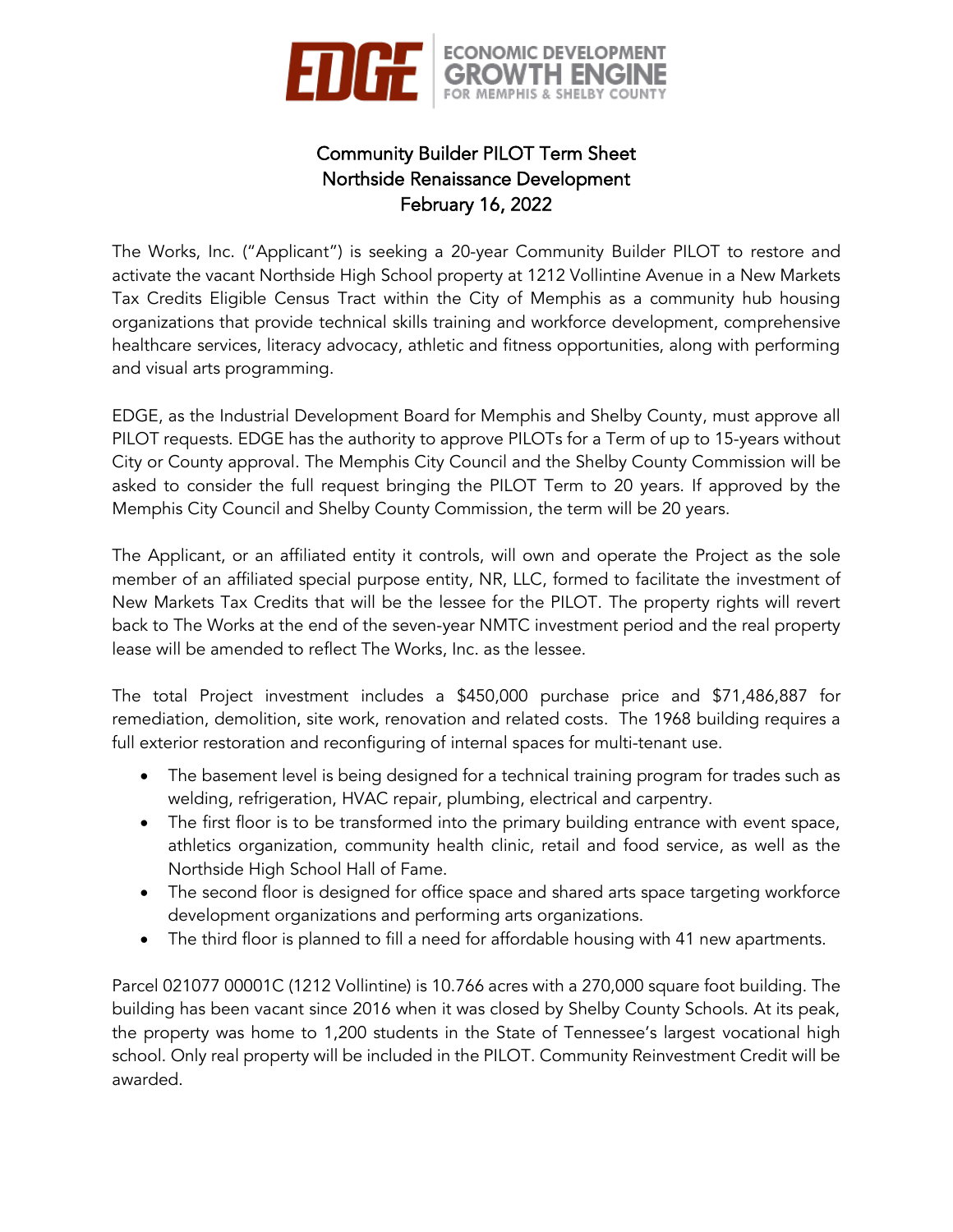

The Works was founded in 1998 with a mission to rebuild, restore and renew inner city communities. They have experience in affordable housing development and housing education counseling, park and public space construction, along with recreation and cultural programming. The 15-member development team being coordinated by finance and development consulting firm ComCap Partners includes architects, engineers, construction contractors, marketing and leasing companies, and a theater consultant.

Financial assistance is needed to remove blight, redevelop the property, jumpstart economic revitalization and improve the overall neighborhood quality of life consistent with the Community Builder PILOT policies. The Project's Census Tract is severely distressed based on poverty rate, unemployment and median family income. The proposal is consistent with and supportive of the Memphis 3.0 Comprehensive Plan.

The Project is supported by the Klondike Smokey City Community Development Corporation.

Since not currently on the tax rolls, the property does not produce any City of Memphis or Shelby County property taxes today. Annual property taxes are estimated to average \$395,330 during the PILOT term, and \$1,548,041 after the PILOT Term expires based on cost of construction.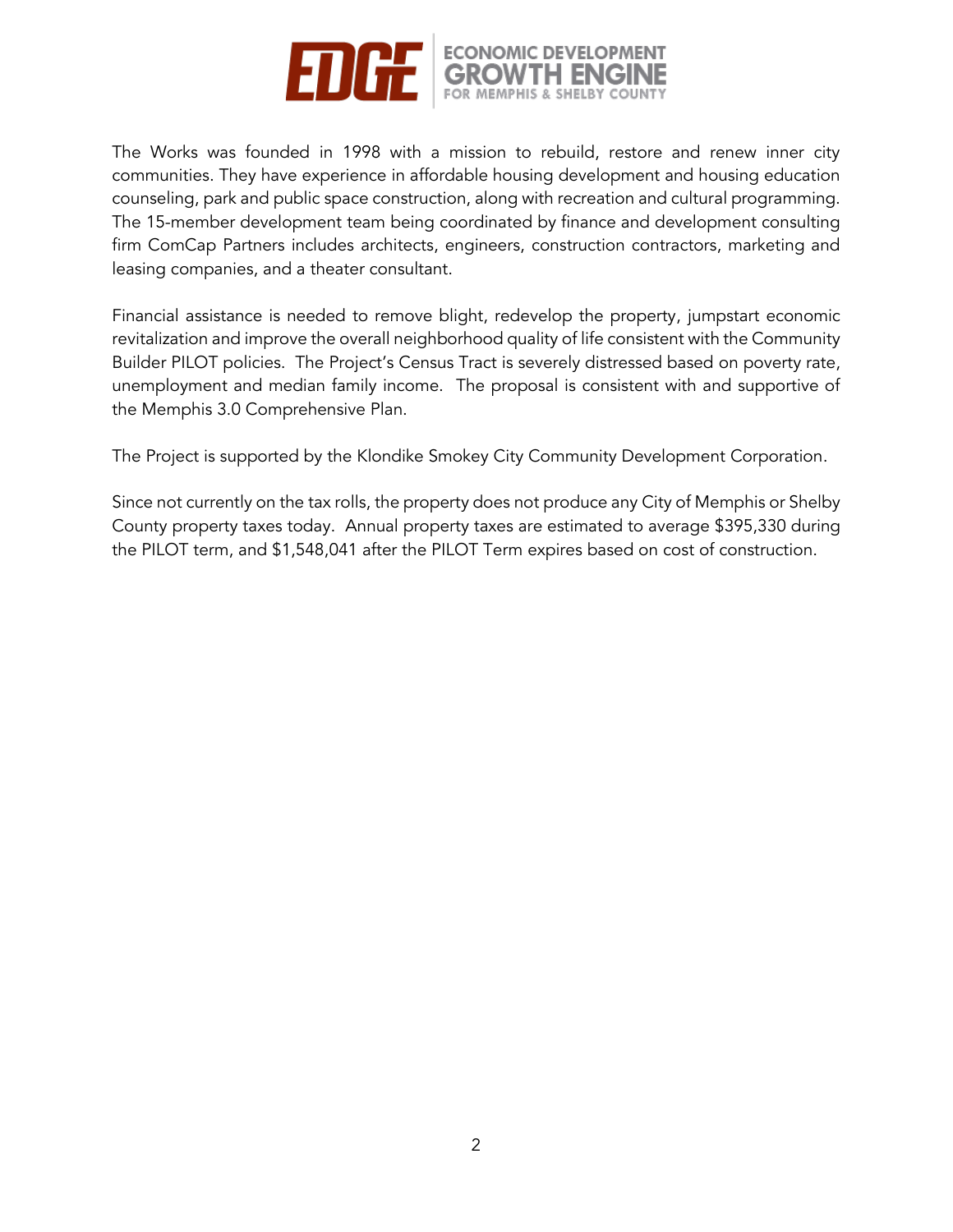

#### The 20-year PILOT for the Applicant is based on the following terms:

| <b>CITY OF MEMPHIS TERMS</b> | % PAID           | <b>SHELBY COUNTY TERMS</b> | % PAID           |
|------------------------------|------------------|----------------------------|------------------|
| Real Property Improvements   | Year 1-20<br>25% | Real Property Improvements | Year 1-20<br>25% |

#### If not approved by Memphis City Council and Shelby County Commission a 15-year PILOT will be based on the following terms:

| <b>CITY OF MEMPHIS TERMS</b> | % PAID           | <b>SHELBY COUNTY TERMS</b> | % PAID           |
|------------------------------|------------------|----------------------------|------------------|
| Real Property Improvements   | Year 1-15<br>25% | Real Property Improvements | Year 1-15<br>25% |

## Initiation and Ramp-Up Period

The Applicant shall close on all real property PILOT Leases within three years of approval and meet all commitments related to the project within one year of the first real property PILOT lease closing.

## Local Business Participation

If approved by the Memphis City Council and the Shelby County Commission, the 20-year PILOT will require spending with City of Memphis or Shelby County certified minority and women business enterprises (MWBEs) that shall be an amount equal to or greater than:

|     |       | <b>Basis</b>                     | \$LBP        |
|-----|-------|----------------------------------|--------------|
|     | 25%   | Construction/Site Work           | \$15,586,324 |
|     | 15%   | Real & Personal Property Savings | \$3,361,343  |
| $=$ | Гоtal |                                  | \$18,947,667 |

If not approved by the Memphis City Council and Shelby County Commission, a15-year PILOT will require spending with City of Memphis or Shelby County certified minority and women business enterprises (MWBEs) that shall be an amount equal to or greater than:

|   |       | <b>Basis</b>                     | \$LBP        |
|---|-------|----------------------------------|--------------|
|   | 25%   | Construction/Site Work           | \$15,586,324 |
|   | 15%   | Real & Personal Property Savings | \$2,521,007  |
| = | `otal |                                  | \$18,107,331 |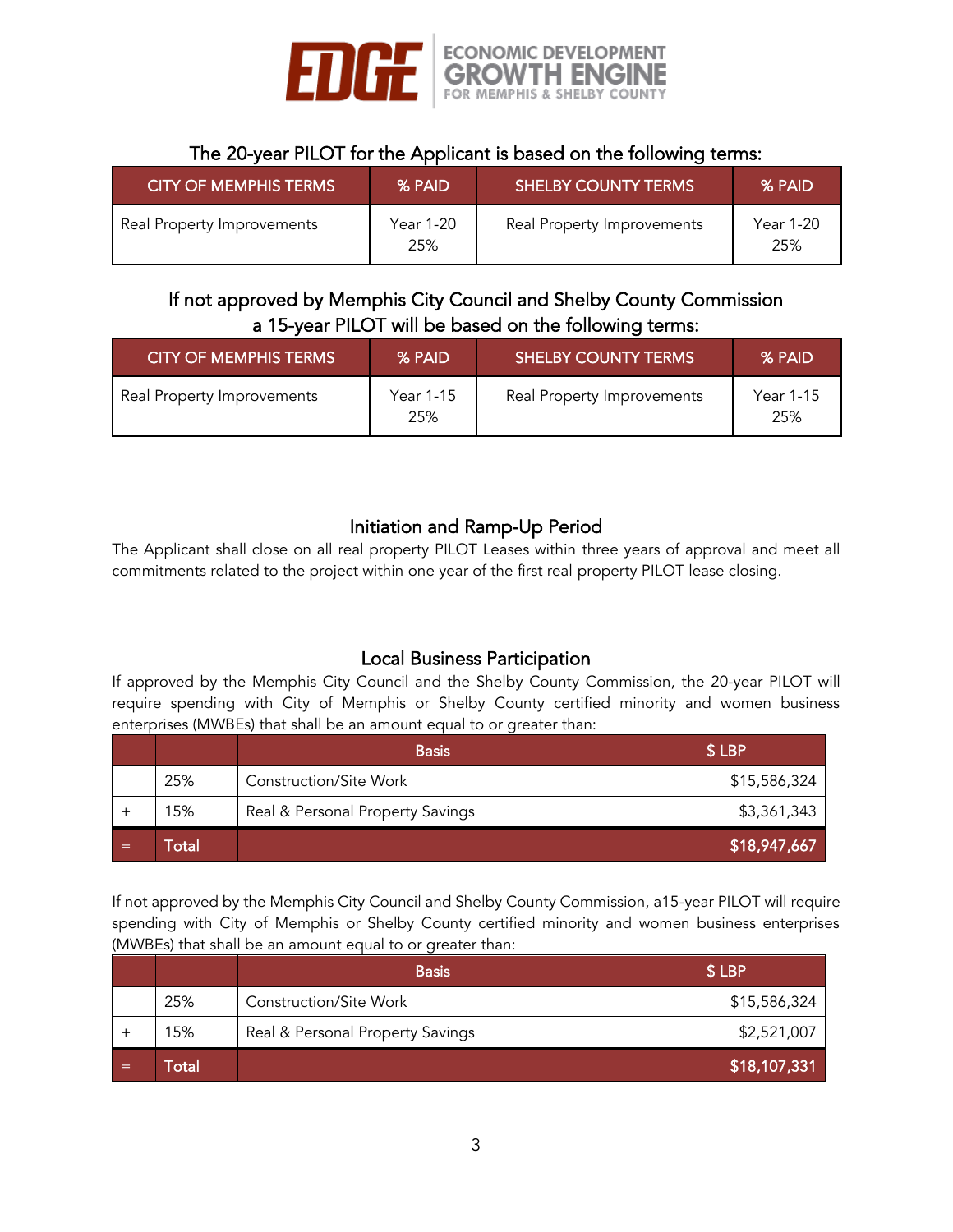

# Project Budget Detail

| REAL PROPERTY INVESTMENT IN PILOT     |              |  |
|---------------------------------------|--------------|--|
| Purchase Price                        | \$450,000    |  |
| Hard Construction and Site Work       | \$62,345,296 |  |
| Sub-Total                             | \$62,795,296 |  |
| PERSONAL PROPERTY INVESTMENT IN PILOT |              |  |
| <b>New</b>                            | \$0          |  |
| Transferred*                          | \$0          |  |
| Sub-Total                             | \$0          |  |
| Total New Capital Investment in PILOT | \$0          |  |

| <b>INVESTMENT NOT INCLUDED IN PILOT</b> |              |  |
|-----------------------------------------|--------------|--|
| Other Real Property                     | \$0          |  |
| Other Personal Property                 | \$0          |  |
| Fees & Soft Costs                       | \$9,141,591  |  |
| Sub-Total                               | \$9,141,591  |  |
| <b>Total Capital Investment</b>         | \$71,936,887 |  |

*\* Personal property relocated from a facility outside of Shelby County is considered at its depreciated, current value.*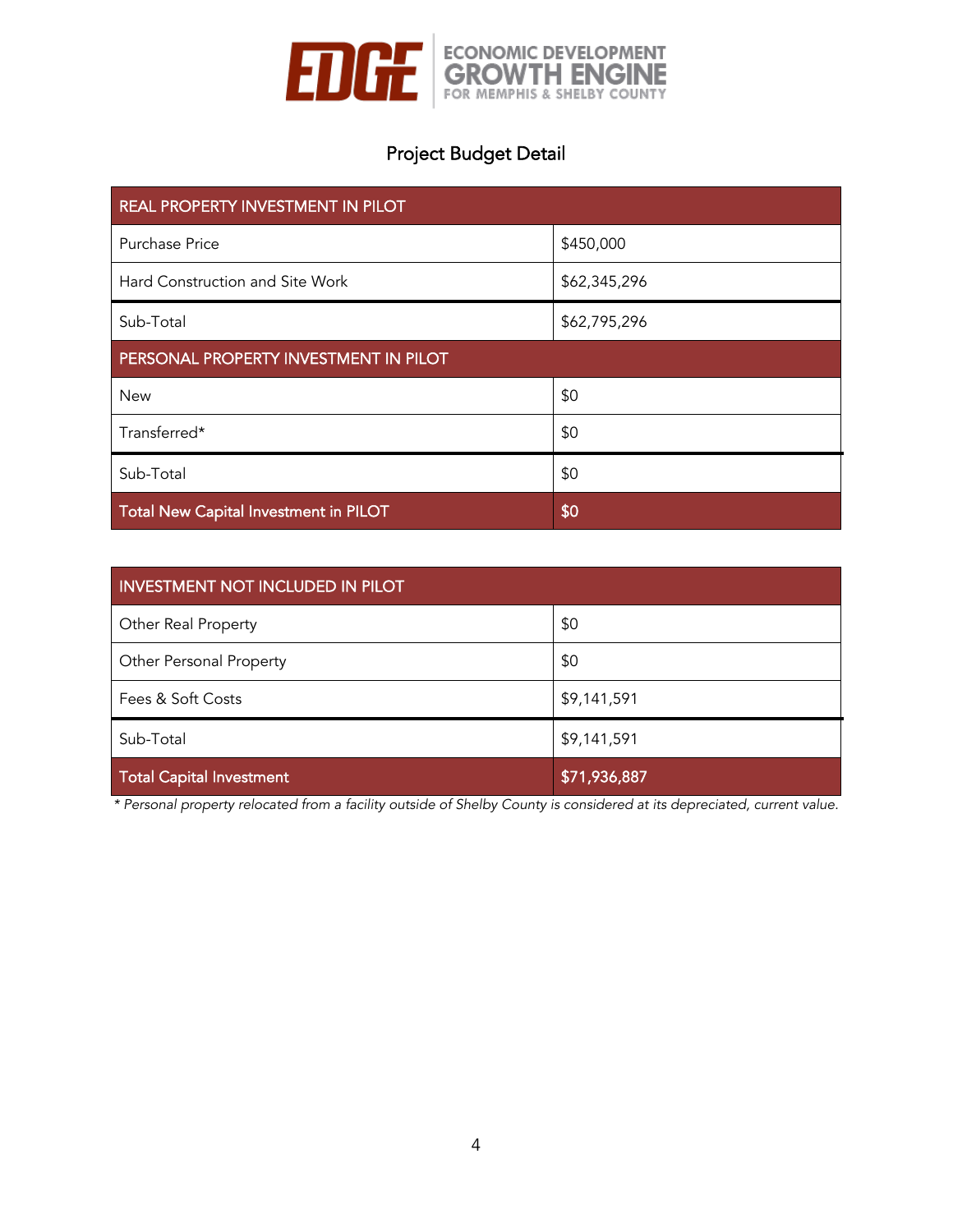

## Terms & Conditions

Award of a PILOT in accordance with the recommendations of the Economic Development Growth Engine (EDGE) Industrial Development Board of the City of Memphis and County of Shelby, Tennessee staff, as set forth herein, is subject to the following conditions.

- 1. The award of a PILOT to the real property used for Applicant's Project is subject to Board Counsel's review and approval of the environmental impact study for said real property to be produced or procured by Applicant.
- 2. Applicant will have three (3) years from the date of the Board's approval to initiate the Project by conveyance of all real property to EDGE. Applicant will also have a one (1) year ramp-up from the initial closing to meet all obligations imposed on the Project.
- 3. Applicant may close the Project in phases. The first phase must be greater than one-third (1/3) of the Project based on size and scope presented in this Term Sheet.
- 4. The EDGE Board of Directors (the "Board") reserves the right to assign the PILOT, or its rights with respect thereto, to the Memphis and Shelby County Industrial Development Board (the "IDB"), in accordance with the service agreement between the Board and the IDB, if the Board ultimately deems it beneficial.
- 5. Except as explicitly provided in this term sheet or in a resolution of the Board, the award is subject to the provisions of the Community Builder PILOT Program and Procedures of the Board (the "PILOT Policies"). The PILOT Policies are hereby waived or modified as follows:
	- a. The Policy prohibition on housing or residential projects is hereby waived. However, with regard to the affordable housing component of the Project, monthly rental rates for at least 20% of the units applied to all unit types defined by number of bedrooms must not exceed the HUD Low-Income Limit for the Memphis Metro Fair Market Rent Area multiplied by 30% then divided by 12.
	- b. So long as the Applicant controls the majority ownership in the tax structure created for the development of this Project it shall serve as a sponsor in the real property lease and no further EDGE approval shall be required.
	- c. Based upon the receipt of the Mayors' written assessment that exceptional circumstances exist for this Project and their recommendation that the term beyond the standard 10 years be granted, the Board hereby approves the PILOT for 20 years contingent upon the approval of the Memphis City Council and Shelby County Commission.
	- d. Approval from Memphis City Council and Shelby County Commissions of the 20-year term (5 years beyond EDGE's ability to act independently). If both the Memphis City Council and Shelby County Commission approval of a twenty-year term is not granted within six months of the Board's approval then the Term shall be limited to 15 years.